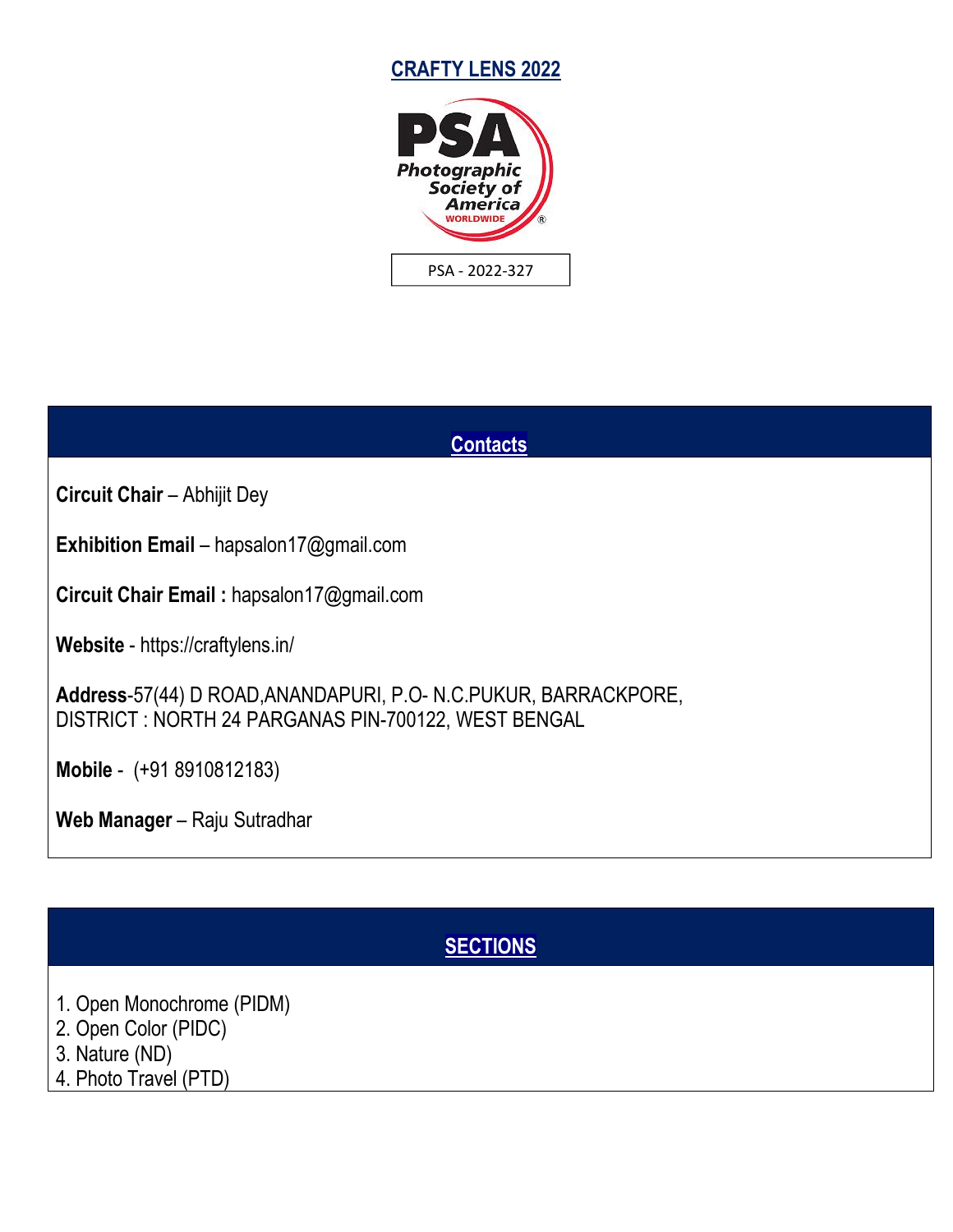| <b>ENTRY FEE</b>                                                                                                                                                                                                                                                                                                |  |
|-----------------------------------------------------------------------------------------------------------------------------------------------------------------------------------------------------------------------------------------------------------------------------------------------------------------|--|
| <b>Foreign Entrants:</b> 30\$ for any 1 Section, 10\$ for each Additional Section<br><b>Payment:</b> Entry fees have to be sent online through the PAYPAL: intfeespayment@gmail.com                                                                                                                             |  |
| → For Indian Entrants: INR 2100 for any 1 section, INR 700 for each Additional Section<br><b>Bank Details: for Indian Participants:</b><br>Saving's Account Number: 3716101006369<br><b>Account Holder's Name: RANJIT MITRA</b><br><b>Bank Name: CANARABANK</b><br>Branch: BARRACKPORE<br>IFSC Code:CNRB0003716 |  |
| $\rightarrow$ Group Discounts : 30% discount for 10+ participants from same group. No other discounts will be<br>entertained by the Circuit. All participants must submit their entries through online submission<br>procedure in our website.                                                                  |  |

# **CALENDAR**

Closing Date: 15 July,2022 All Judging Completed by : 2 Aug,2022 Notification Sent by : 16 Aug,2022 Awards Mailed by : 18 Oct,2022 EDAS Report by : 1 Sept,2022 Online Gallery Posted by : 10 Sept,2022 Catalogue Posted by :18 Oct,2022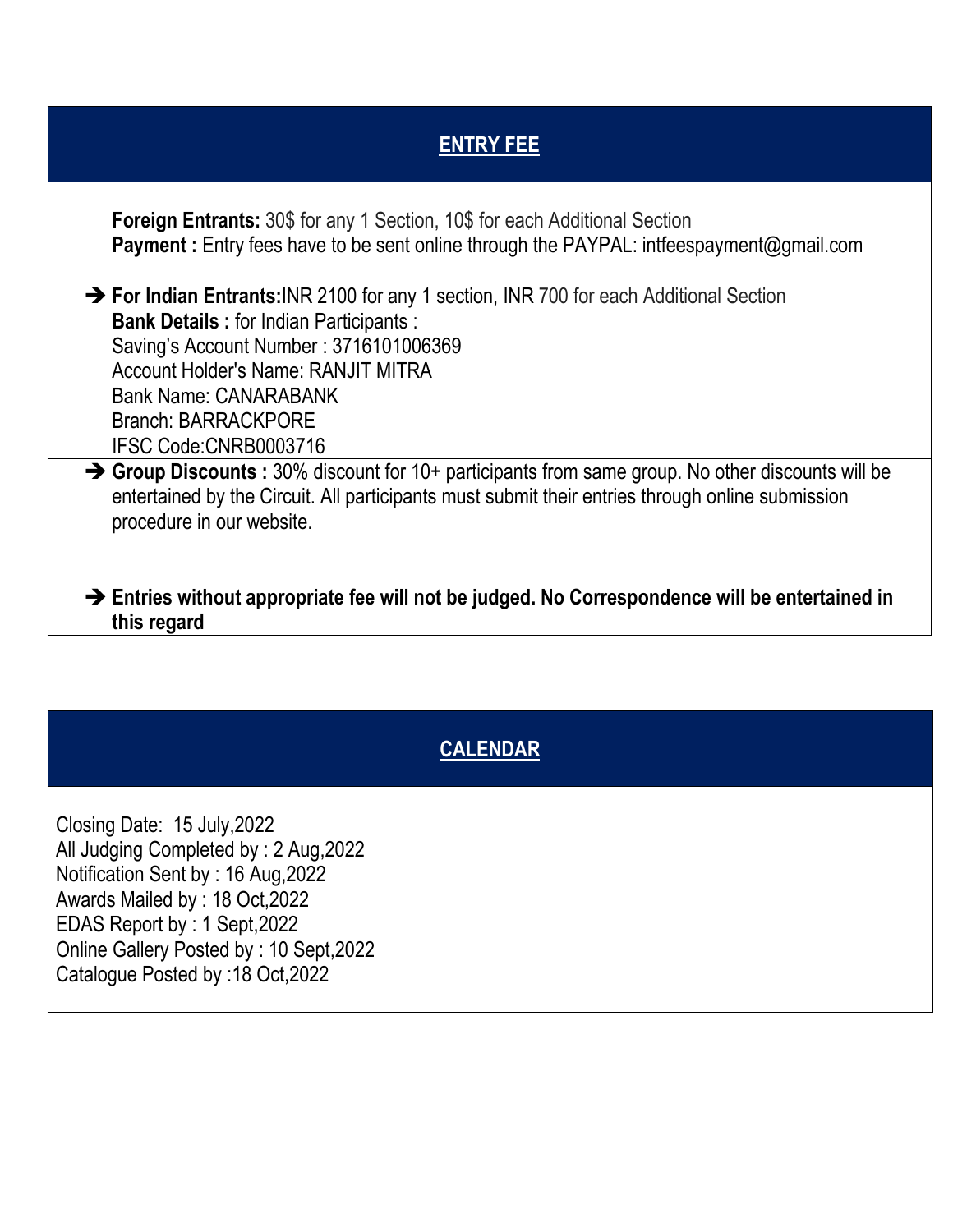|                                                | <b>JUDGES</b>                                             |                                             |
|------------------------------------------------|-----------------------------------------------------------|---------------------------------------------|
| <b>PAK</b>                                     | <b>A.O.V</b>                                              | M.A.P                                       |
| Mr. Subrata Bysack<br>(APSA, GMPSA/p)<br>India | Mr. Suman Bhattacharyya<br>(MPSA, EFIAP/p, ARPS)<br>India | Mr. Sudip Roy Choudhury<br>(EFIAP)<br>India |
| Mr. Sandipan Kar                               | Mr. Amarnath Chandra                                      | Ms.Sankari Roy (EFIAP)                      |
| EFIAP, PPSA                                    | (EFIAP)                                                   | India                                       |
| India                                          | India                                                     |                                             |
| Mr. Tapas Bhowmik<br>EFIAP,<br>India           | Mr.Swapan Mukherjee<br>(EFIAP)<br>India                   | Mr. Santosh Kr. Jana(EFIAP)<br>India        |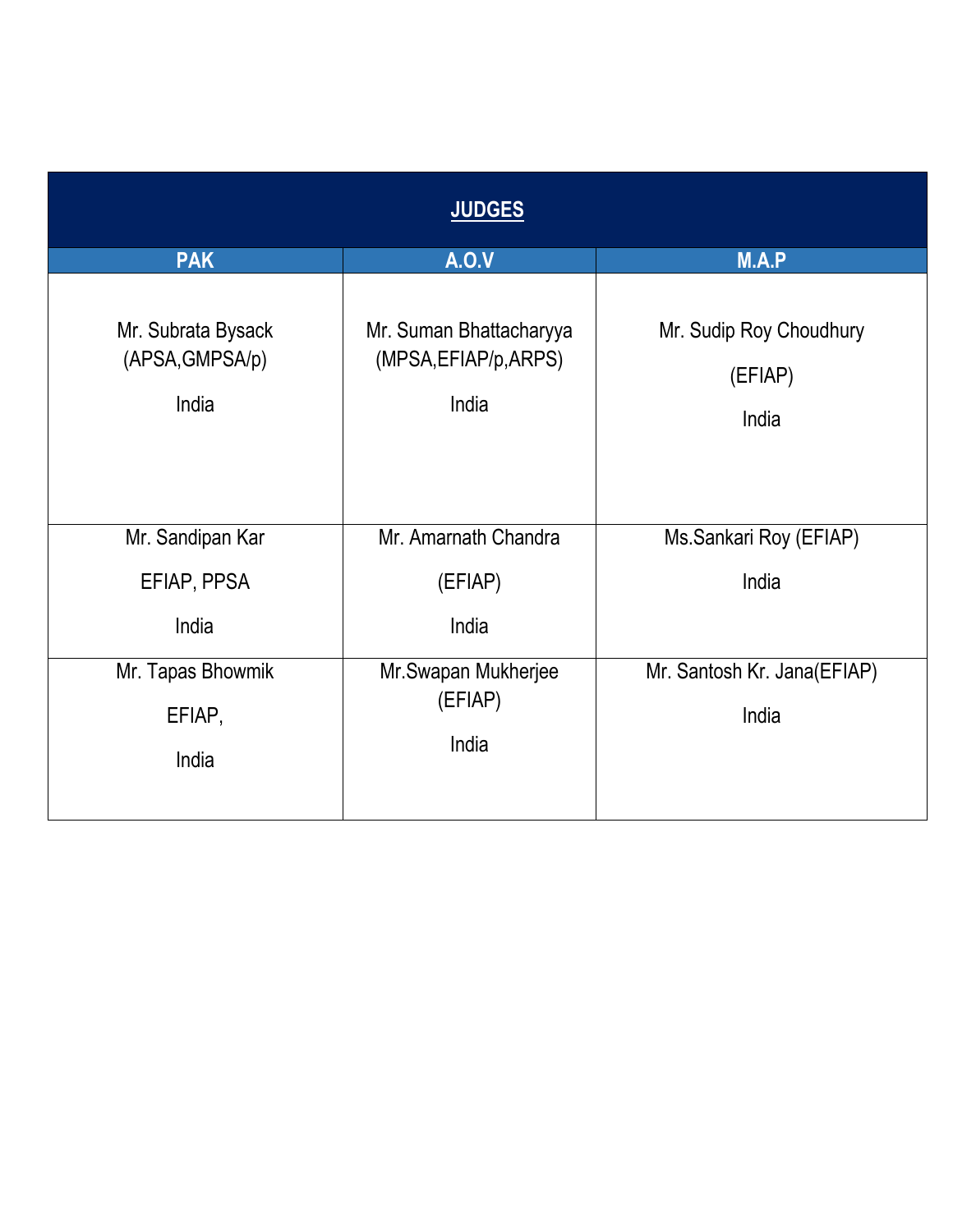|                         | <b>JUDGES</b>        |                              |
|-------------------------|----------------------|------------------------------|
| <b>DEPTH OF FIELD.</b>  | <b>PHOTOGENIC</b>    | <b>DIGIFOCUS</b>             |
| Ms.Snigdha Kar          | Mr. Partha S. Sarkar | Mr. Koshal Basu              |
| (PPSA, EFIAP)           | (EFIAP)              | (EFIAP/b, EPSA)              |
| India                   | India                | India                        |
| Dr. Debdas Bhunia       | Mr. Sujit Sarkar     | Mr. Amitabha Sil             |
| (EFIAP)                 | (EFIAP)              | (EFIAP)                      |
| India                   | India                | India                        |
| Mr. Basudeb Chakraborty | Mr. Aninda Biswas    | Mr. Dipankar Dasgupta        |
| (EFIAP, MPSA, F.FIP)    | (AFIAP)              | (EFIAP/g,FFIP,EFIP(PLATINUM) |
| India                   | India                | India                        |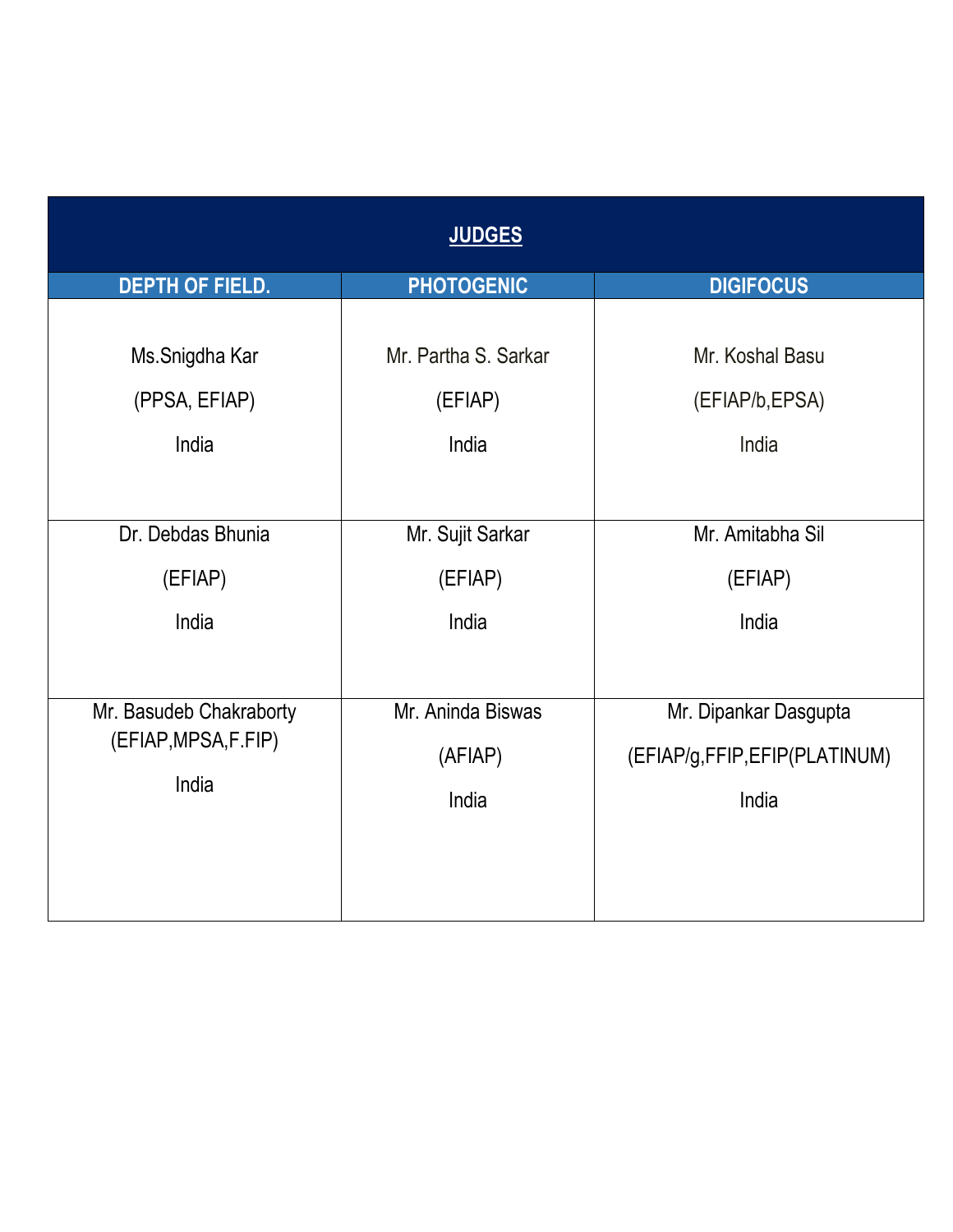|                                | <b>Alternate Judges</b>  |                                    |
|--------------------------------|--------------------------|------------------------------------|
|                                |                          |                                    |
| Mr. Prabir Chakraborty (EFIAP) | Mr.Mahendra Rong (AFIAP) | Mr. Rajib Bannerjee (Hon. PESGSPC) |
|                                |                          |                                    |
| India                          | India                    | India                              |
| Mr.Basudev Maity (EFIAP)       | Mr.Pranab Sarkar (EFIAP) | Mr.Soham Sarkar (EFIAP)            |
|                                |                          |                                    |
| India                          | India                    | India                              |
|                                |                          |                                    |

# **AWARDS**

1 PSA GOLD – For Each Section of Each Judging

1 CLUB GOLD – For Each Section of Each Judging

1 CLUB SILVER – For Each Section of Each Judging

1 CLUB BRONZE – For Each Section of Each Judging

1 HONOURABLE MENTION MEDAL – For Each Section of Each Judging

# **Catalog**

PDF downloadable from web site by exhibitors.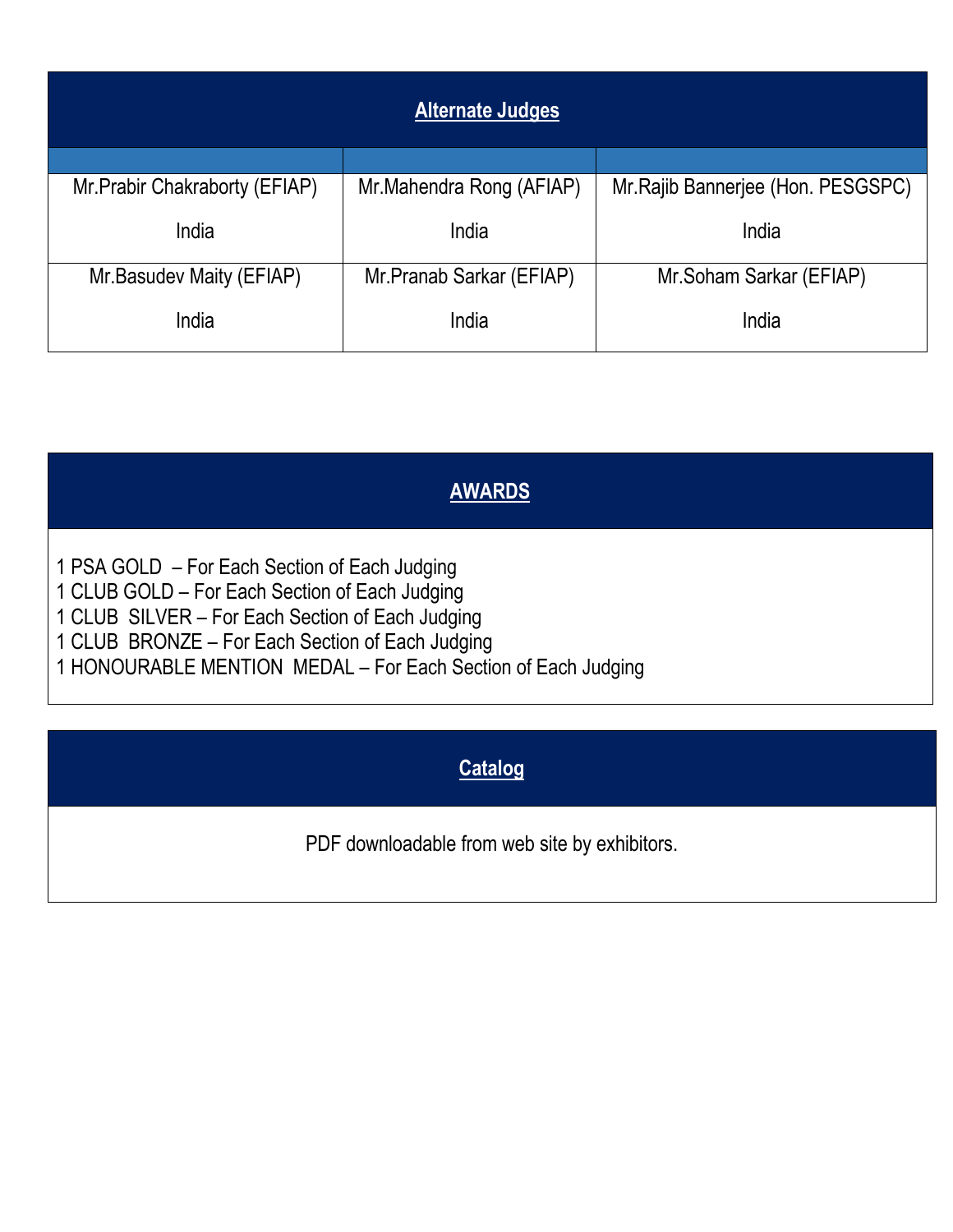#### **Exhibition Requirements**

**IMAGE AND ENTRY REQUIREMENTS** This exhibition is open to anyone; however, an entry may be rejected when the Sponsor or the Exhibition Organizers, in their reasonable discretion, believes the entry does not conform to exhibition rules and these Conditions of Entry. Membership in any photographic organization is not required.

**Sanctions:** Entries will not be accepted from any entrant who is currently sanctioned by PSA. Entry fees are not refundable in these circumstances.

**PSA Star Ratings** To receive proper Star ratings credit from PSA, entrants must provide their names and country exactly the same in each exhibition. Aliases are not permitted. Please contact PSA in the event of name changes or relocating to another country. Using one's name differently in different exhibition exposes the entrant to the risk that many of their acceptances may not be recognized by PSA Star Ratings.

**Image Creation** Entries must originate as photographs (image-captures of objects via light sensitivity) made by the entrant on photographic emulsion or acquired digitally.

**Certification:** By virtue of submitting an image, the entrant certifies the work as his or her own. Images may not incorporate elements produced by anyone else (for example: clip art, images or art by others downloaded from the Internet). Aliases are not allowed.

Reproduction The entrant permits the sponsors to reproduce all or part of the entered material free of charge for publication and/or display in media related to the exhibition. This may include low resolution posting on a website. Note: Entrants who indicate that their images may not be reproduced or used "will not be eligible for awards" or inclusion in audio-visuals of the exhibition "and could be subject to disqualification" by the exhibition sponsors. The exhibition assumes no liability of any misuse of copyright.

**Alteration and Computer Generation** Subject to Divisional restrictions (particularly Nature, Photo Travel, and Photojournalism) images may be altered, either electronically or otherwise, by the maker; adjustments to enhance images or creatively modify images are allowed providing the underlying photograph is retained in a way that is obvious to the viewer. Images may not be constructed entirely with a computer, and must be the sole work of the author

**Re-use of accepted images:** Any image that has been accepted in this exhibition, past or present, may not be entered again in the same Division Star Ratings Class any future instances of this exhibition. It may, of course, be entered in any other PSA recognised exhibitions but mustalways have the same title. **Re-titling in another language is not allowed.**

**Entry:** An Entry consists of, up to and including, four (4) images entered by a single entrant into the same Section. An entrant may only enter a specific Section once.

**Titles:** Each image must have a unique title that is a description of the image. That unique title must be used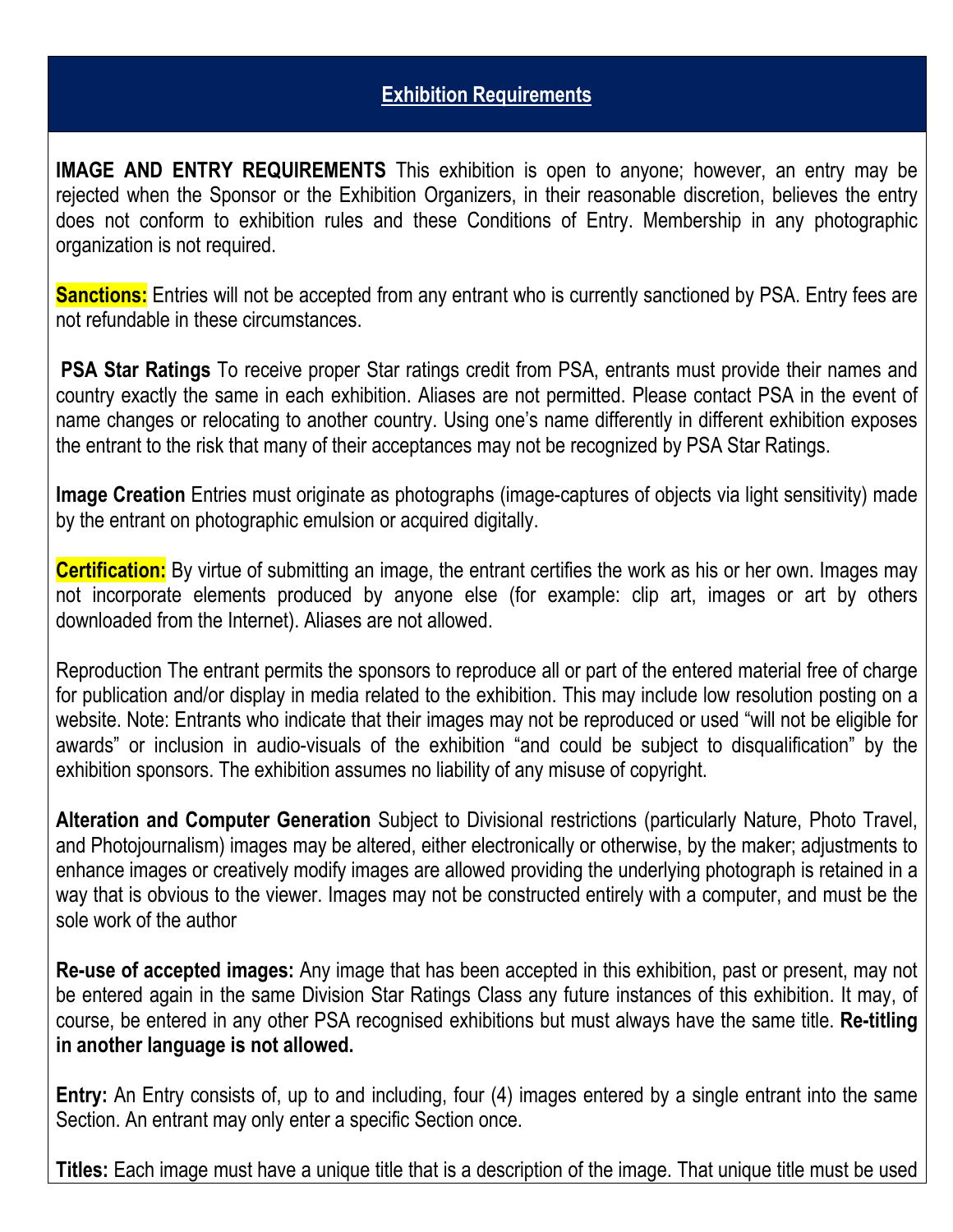for entry of that image or of an identical Image into any and all PSA-Recognized exhibitions. Titles must be 35 characters or fewer. No titles may be visible to the judges, and nothing in the image may identify the maker. Titles may not include file extensions such as .jpg or .jpeg (or any other camera capture filenames such as IMG 471). Titles may not consist of personal identifiers possibly augmented by a number; or include words such as "untitled" or "no title". Titles may not consist solely of numbers unless those numbers are prominently contained within the image, such as a contestant number in a race.

**Color and Monochrome:** Color and Monochrome images from the same capture that share substantial pictorial content in common will be considered the same image and must be given the same title.

### **Image Specifications**

**Image Specifications:** Maximum horizontal length is 1920 pixel & maximum vertical length is 1080 pixel at 300 dpi. Maximum file size 2MB.Oversized images would be rejected and the entrant is required to resubmit their entry with properly sized images.

Photos must be submitted in JPEG file format following instructions at https://craftylens.in Title of each image cannot exceed 35 characters. Titles do not need to be translated to English but must be given in English characters.

| <b>EQUPIMENT</b>                    | <b>Color Calibrated Computer</b>                                                          | <b>JUDGING METHOD</b><br><b>JUDGING MODE</b> | Remote |
|-------------------------------------|-------------------------------------------------------------------------------------------|----------------------------------------------|--------|
|                                     | <b>Monitors</b>                                                                           |                                              |        |
|                                     | * All equipment will be capable of displaying images at 100% of the image resolution, the |                                              |        |
|                                     | equipment or computer used by the individual judge will have a minimum 1920 x 1080 px     |                                              |        |
| resolution and 19 inch screen size. |                                                                                           |                                              |        |
| <b>TARGET RANGE</b>                 | TARGET RANGE FOR ACCEPTANCE WILL BE WITHIN                                                |                                              |        |
|                                     | 6 POINT RANGE - 29% - 35 %                                                                |                                              |        |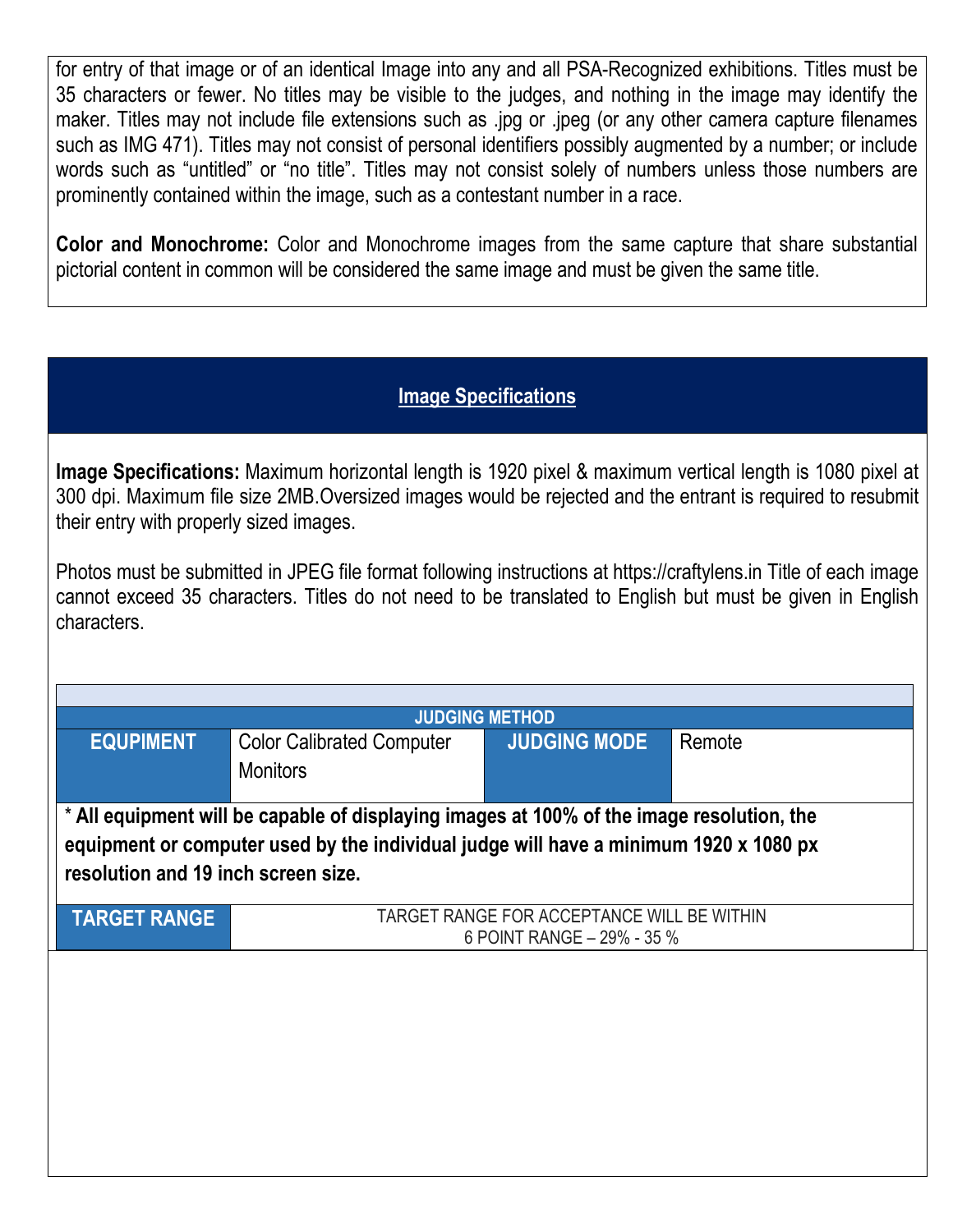### **Data Protection**

By entering this exhibition, you are explicitly consenting to the personal details you have supplied, including email addresses, being held, processed and used by the exhibition organizers for purposes associated with this exhibition. You also explicitly consent to such information being sent to organizations that have accorded official recognition, patronage or accreditation to this exhibition. You acknowledge and accept that entering this exhibition means that the status and results of your entry may be made public.

# **Subject Matter and Section Definition**

### **SUBJECT MATTER AND SECTION DEFINITIONS**

#### **Statement on Subject Matter applicable to all sections**

The fundamental rule that must be observed at all times and **applies to all sections** offered in exhibitions with FIAP patronage or PSA recognition is that **the welfare of living creatures is more important than any photograph**. This means that practices such as baiting of subjects with a living creature and removal of birds from nests, for the purpose of obtaining a photograph, are highly unethical, and such photographs are not allowed in any exhibition with FIAP patronage or PSA recognition. Under no circumstances may a living creature be placed in a situation where it will be killed, injured or stressed for the purpose of obtaining a photograph. This rule applies regardless of whether or not the creature being killed, injured or stressed is visible in the captured image.

There are also concerns about the use of aerial photography, drones, helicopters, low flying aircraft. These should not cause any interference with other individuals or animals which causes a disturbance in their normal activity or disrupt the way any individuals or animals interact with their environment.

Entry in this exhibition is conditional on accepting these policies. The content of images must comply with these General Conditions and with the Division and Section definitions listed in these conditions. Images that - in the sole opinion of the judges or the Exhibition Organizers - do not comply, will be disqualified so the entrant may be aware of the problem when considering entry into other exhibitions with FIAP patronage/PSA recognition.

Further details on the PSA's drone policy may be found at [https://psa-photo.org/index.php?psa-policies#drone](https://psa-photo.org/index.php?psa-policies%23drone)

#### **PSA Monochrome Definition**

An image is considered to be Monochrome only if it gives the impression of having no color (i.e. contains only shades of grey which can include pure black and pure white) OR it gives the impression of being a grayscale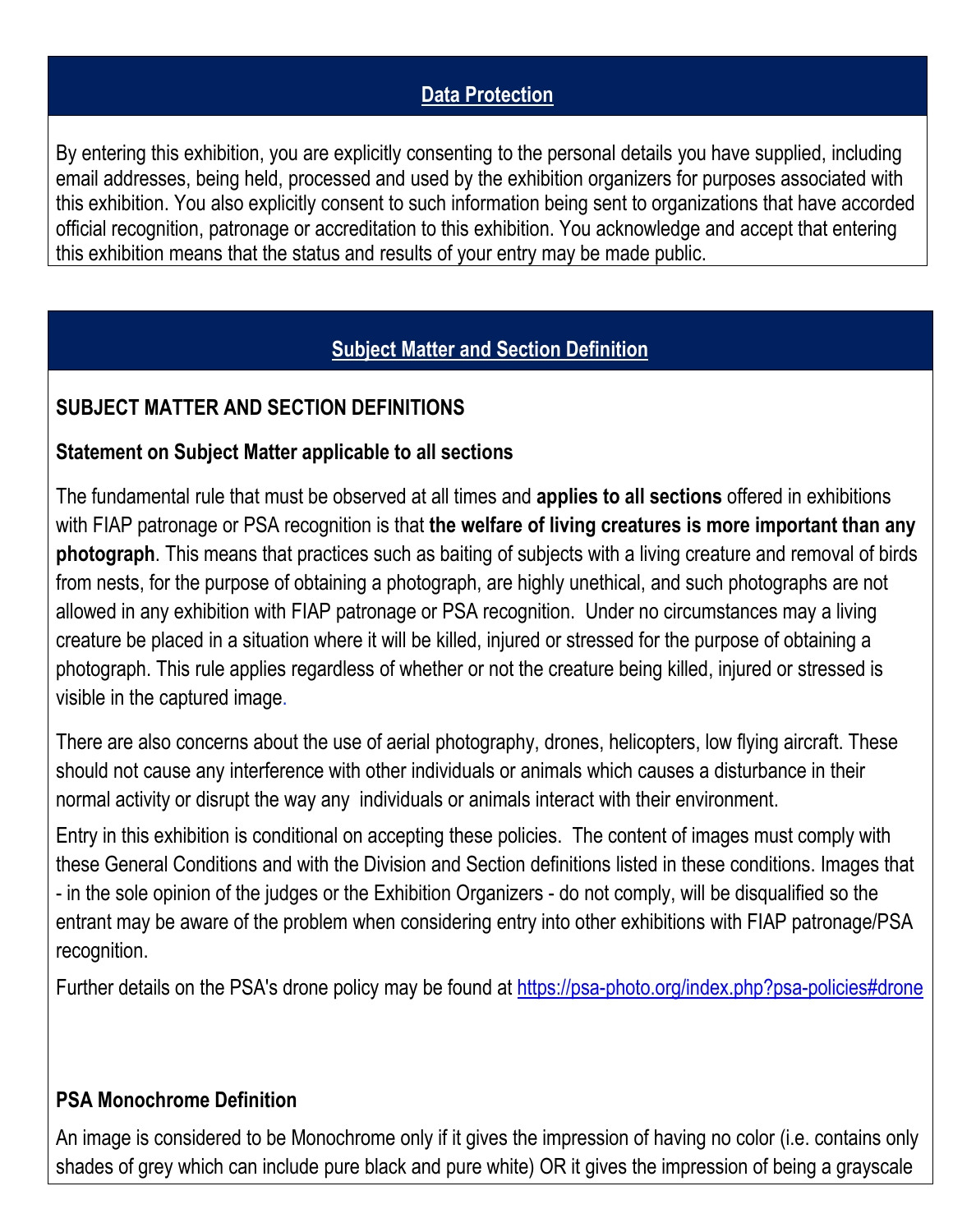image that has been toned in one color across the entire image. (For example by Sepia, red, gold, etc.) A grayscale or multi-colored image modified or giving the impression of having been modified by partial toning, multi-toning or by the inclusion of spot coloring does not meet the definition of monochrome and shall be classified as a Color Work.

**Grayscale Monochrome** images may be entered for Nature, Photojournalism and Photo Travel but toned images are not permitted for these sections.

Monochrome images **must not** be entered in PID Color Sections

# **PSA/FIAP Nature Definition**

Nature photography records all branches of natural history except anthropology and archaeology. This includes all aspects of the physical world, both animate and inanimate, that have not been made or modified by humans.

Nature images must convey the truth of the scene that was photographed. A well-informed person should be able to identify the subject of the image and be satisfied that it has been presented honestly and that no unethical practices have been used to control the subject or capture the image. Images that directly or indirectly show any human activity that threatens the life or welfare of a living organism are not allowed.

The most important part of a Nature image is the nature story it tells. High technical standards are expected and the image must look natural. Adding a vignette or blurring the background during processing is not allowed.

Objects created by humans, and evidence of human activity, are allowed in Nature images only when they are a necessary part of the Nature story.

Photographs of human-created hybrid plants, cultivated plants, feral animals, domesticated animals, human created hybrid animals and mounted or preserved zoological specimens are not allowed.

Images taken with subjects under controlled conditions, such as zoos, are allowed.

Controlling live subjects by chilling, anaesthetic or any other method of restricting natural movement for the purpose of a photograph is not allowed.

No modification that changes the truth of a Nature image is allowed. Images may be cropped but no other technique that removes, adds or moves any part of the image is allowed.

Techniques that remove elements added by the camera, such as dust spots, digital noise and lens flare are allowed.

Complete conversion of colour images to greyscale monochrome is allowed. Partial conversion, toning and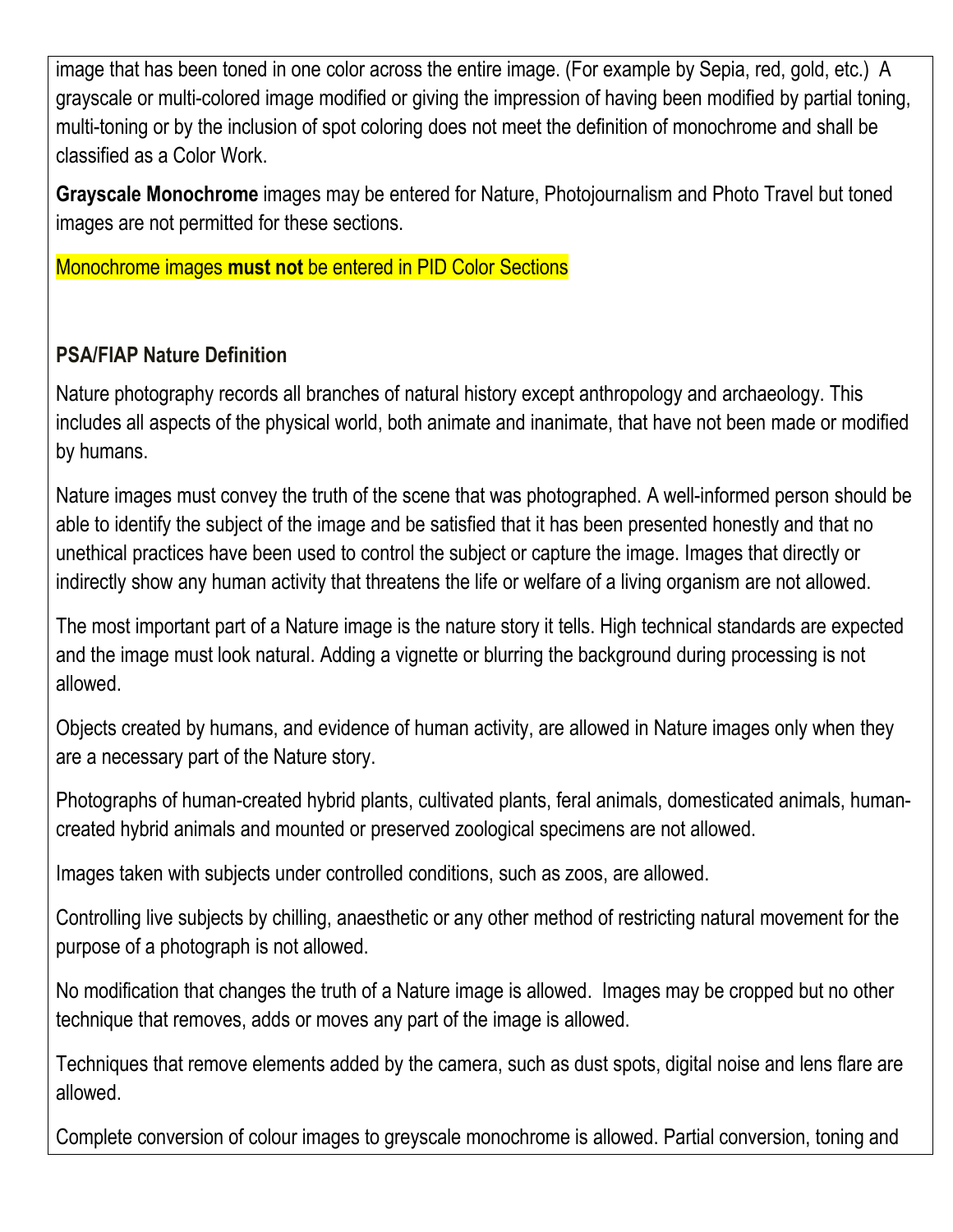infrared captures or conversions are not allowed.

Images of the same subject that are combined in-camera or with software by focus stacking or exposure blending are allowed. Multiple images with overlapping fields of view that are taken consecutively and combined in-camera or with software (image stitching) are allowed.

*Attention is drawn to the PSA Statement on Subject Matter which applies to all sections*

### **Borders**

For the purpose of this exhibition any border added to a Nature digital file must be a single border of white or grey, no greater than 3 -5 pixels in width.

### **PSA Photo Travel Definition**

A Photo Travel image expresses the characteristic features or culture of a land as they are found naturally. There are no geographical limitations. Images from events or activities arranged specifically for photography, or of subjects directed or hired for photography are not permitted**.** Close up pictures of people or objects must include features that provide information about the location.

Techniques that add, relocate, replace or remove any element of the original image, except by cropping, are not permitted. The only allowable adjustments are removal of dust or digital noise, restoration of the appearance of the original scene, and complete conversion to greyscale monochrome. Other derivations, including infrared, are not permitted. All images must look natural.

*Attention is drawn to the PSA Statement on Subject Matter which applies to all sections*

# **Vignettes and Borders**

For the purpose of this exhibition vignettes are not allowed in Photo Travel Digital images. Any border added must be a single border of white or grey, no greater than 3 -5 pixels in width.

### **PSA Rules**

#### **Breaches of Rules**

If, at any time, it is determined in the reasonable discretion of the exhibition organizer or the judges before, during, or after the judging of an exhibition that an entrant has submitted entries where one or more images may fail to comply with these Conditions of Entry, including the stated definitions, the exhibition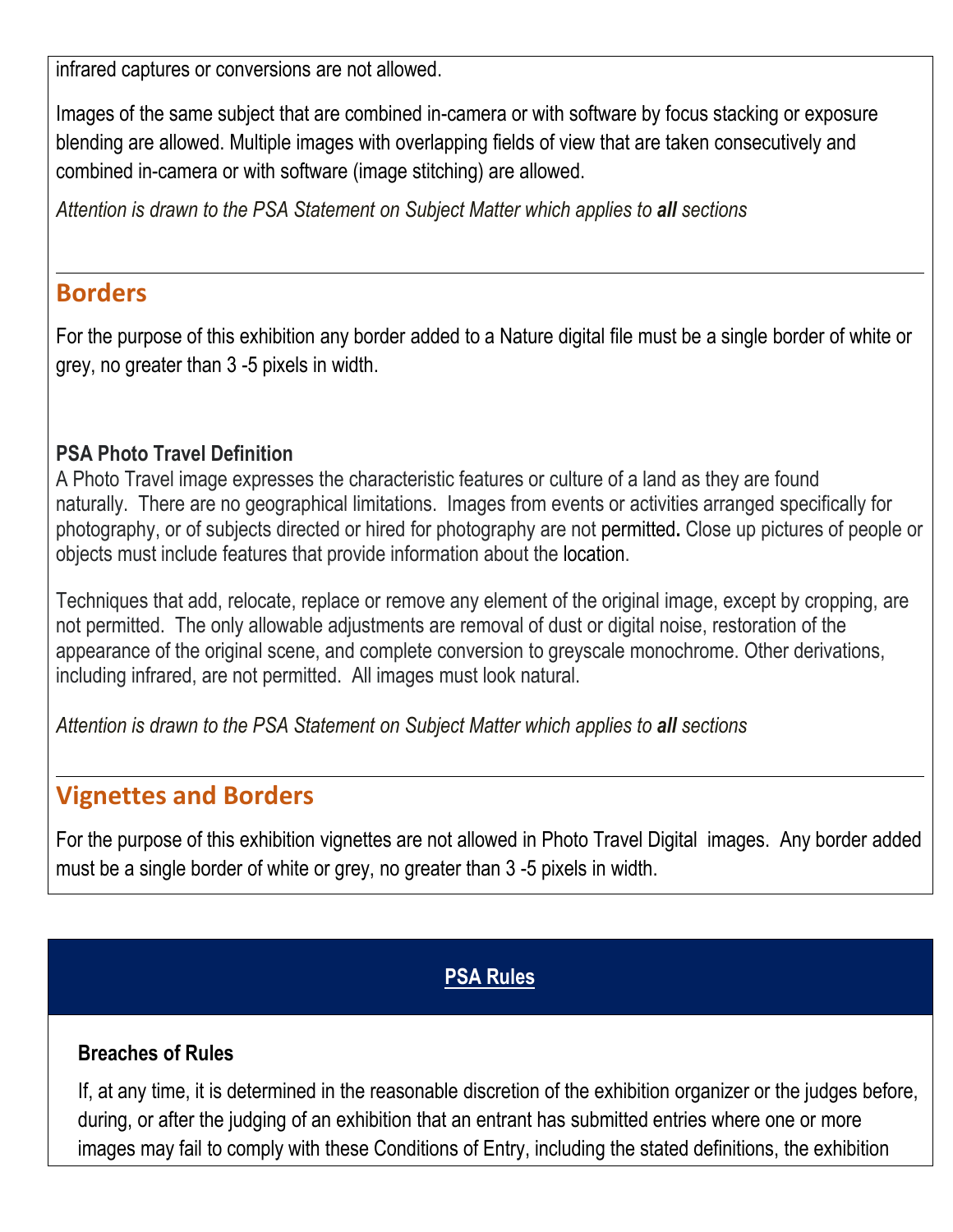organizers reserve the right to delete the entry from the exhibition and void any or all acceptances or awards in connection with the exhibition. Fees may be forfeited or refunded in these circumstances. The entrant acknowledges that the decision of the exhibition organizers or the judges is final

In order to ensure that images comply with the Conditions of Entry and definitions, the exhibition organizers may carry out reasonable measures to verify that:

a) the images are the original work of the entrant and

b) the images comply with the rules and definitions as set out in these Conditions of Entry

These steps include, but are not limited to, questioning any entrant, requiring the submission of RAW files or other digital files representing the original capture of the submitted image(s), confronting the entrant with evidence that one or more submitted images fails to comply with the Conditions of Entry (also known as Entry Rules), and offering the entrant a reasonable opportunity to provide counter evidence to refute the exhibition organizer's evidence by a set deadline. Such entries that are not cleared or are still questionable after the entrant has presented evidence may be considered in breach of these Conditions of Entry, and declined. Such entries may be referred to PSA for further investigation of possible ethics violations

PSA retains the right to investigate in any way all complaints/suspicions of breaches of entry conditions, impose sanctions if deemed necessary, void the acceptances of any image found to violate the PSA rules, include the entrant's name on the list of sanctions provided to Exhibitions, and share such investigations with FIAP. Entrants automatically agree to these terms by the act of entering the Exhibition and agree to cooperate with any investigation.

If another party is submitting images on the entrant's behalf, the entrant will still be held responsible for adhering to these Conditions of Entry (Entry Rules)**and will be subject to sanction for any violations** to these Conditions of Entry and PSA's Statement of Ethics that may result. If another party is processing images for an entrant or submitting images on the entrant's behalf, the entrant will still be held responsible for adhering to all Conditions of Entry including the specific conditions in the relevant definitions.

**NOTICE**: When an entrant fills in the Entry Form to submit an entry the entrant will see a feature to affirm he or she has read these Conditions of Entry when he or she fills out the entry form. If the entrant does not so affirm the entry will not be submitted